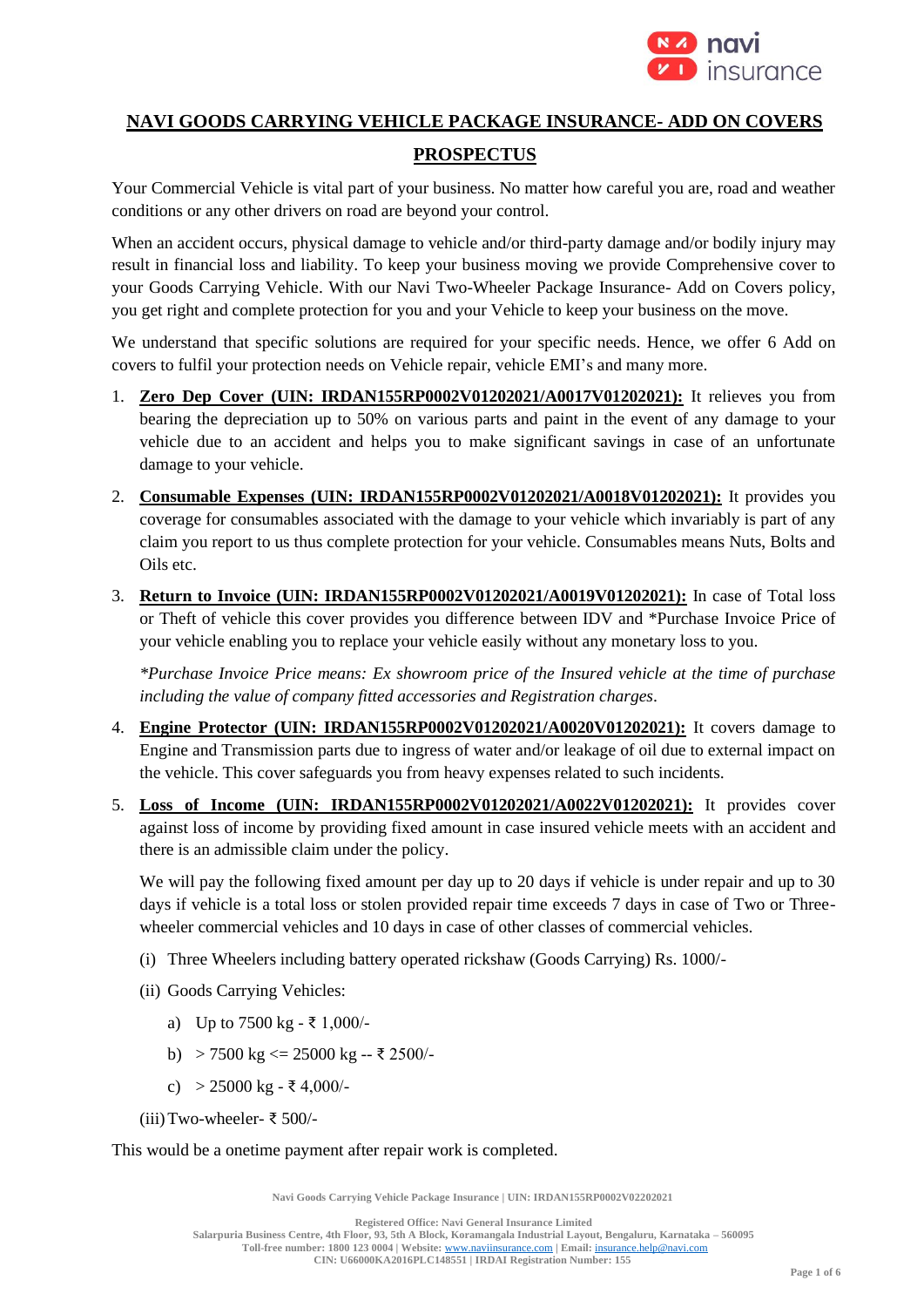

6. **EMI Protector (UIN: IRDAN155RP0002V01202021/A0021V01202021):** We are concerned **about** financial impact of an accident. We cover up to 3 EMI payable by You to Financial Institution which falls due for payment during the insured vehicle is in garage for repair of your insured vehicle if vehicle is damaged by a covered peril and the actual repair time is more than 15 days.

Actual repair time will be counted from the next calendar day of assessment of loss by surveyor or start of repair whichever is later and shall end on the day vehicle is ready for re-inspection or delivery.

#### **Illustration 1:**

Date of Loss: 01<sup>st</sup> Jan

Due date of EMI: 2<sup>nd</sup> Jan

Date of assessment by surveyor: 03<sup>rd</sup> Jan

Date of start of repairs by garage:  $5<sup>th</sup>$  Jan

Date of reinspection /delivery of vehicle: 25<sup>th</sup> Jan

Number of days during which vehicle was under repair from  $06<sup>th</sup>$  Jan to  $25<sup>th</sup>$  Jan = 20 days.

EMI payable: No EMI payable as it was not due during actual repair period.

#### **Illustration 2:**

Date of Loss: 01<sup>st</sup> Jan

Date of assessment by surveyor: 03<sup>rd</sup> Jan

Date of start of repairs by garage:  $5<sup>th</sup>$  Jan

Due date of EMI:  $8<sup>th</sup>$  Jan

Date of reinspection /delivery of vehicle: 25<sup>th</sup> Jan

Number of days during which vehicle was under repair from  $06<sup>th</sup>$  Jan to  $25<sup>th</sup>$  Jan = 20 days.

EMI payable: 1 EMI amount as mentioned in your amortization schedule.

This would be a onetime payment after repair work is completed.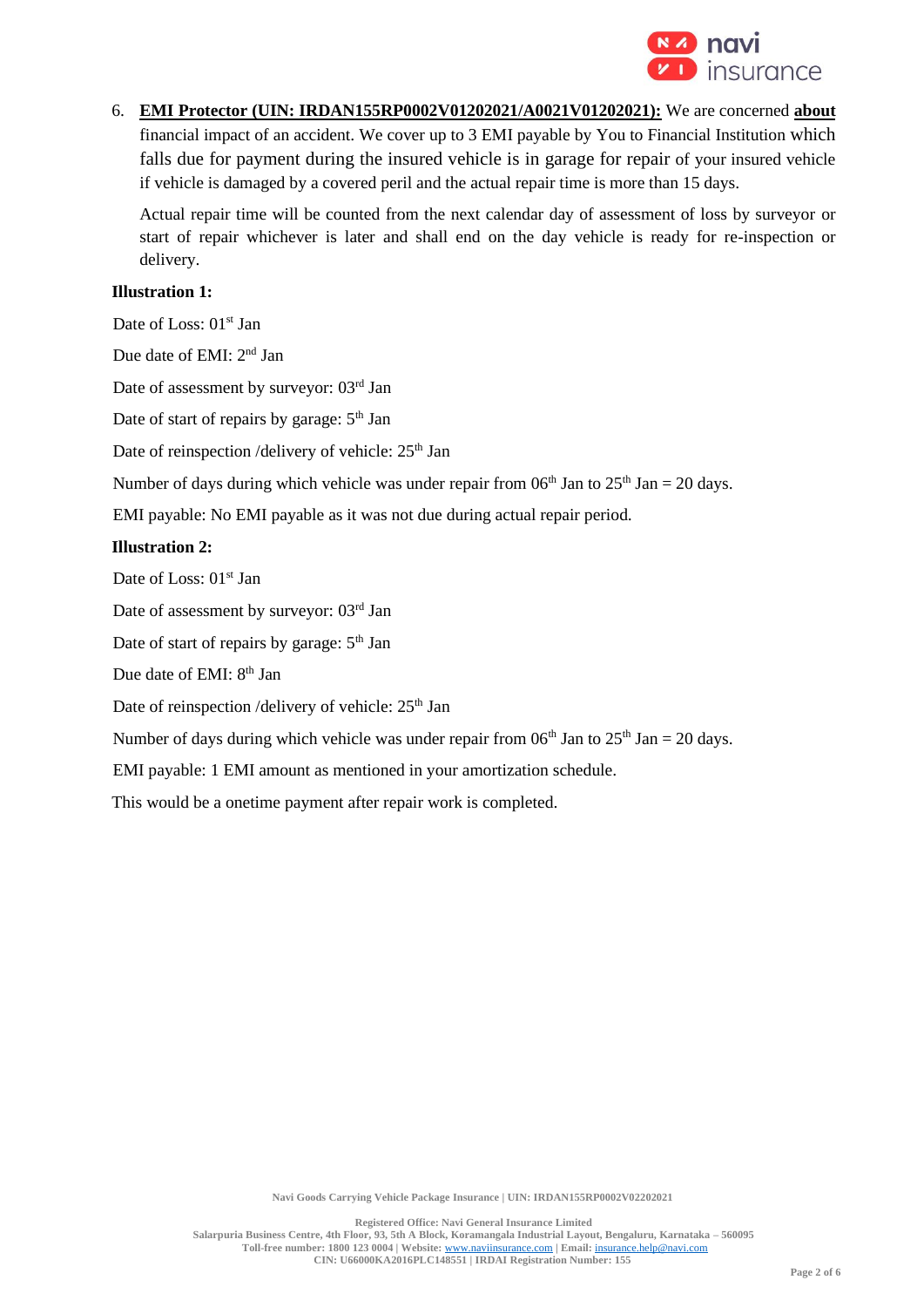

# **\*IMPORTANT EXCLUSIONS:**

Apart from General Exclusions following are the exclusions applicable to respective add on covers:

### **1. Zero Dep cover**

a) Deductible as mentioned in the policy schedule.

### **2. Consumable Expenses**

a) Any consumable not associated with admissible Own Damage claim under section I (Own Damage) of the policy.

b) Any consumables that are related to wear and tear and not directly related to claim.

### **3. Return to Invoice**

a) Cost of any non-built in electrical/electronic and non-electrical/electronic accessories including bi-fuel kit forming part of the invoice but not insured under section 1 (Own Damage) of the policy

### **4. Engine Protector**

a) Any consequential loss, wear and tear, mechanical & electrical failure and parts falling under warranty.

b) Loss or damage due to corrosion of engine or parts thereof due to delay in intimation.

- c) Depreciation on parts unless zero dep cover is opted.
- d) Deductible as stated in policy schedule.

## **5. EMI Protector**

a) Any penalty, interest, charges levied by financer due to default in payment.

#### **DISCOUNTS:**

**Navi Duniya Discount (Loyalty Discount):** If you are our existing customer a discount of 5% will be offered to you on purchase of this policy.

**Bundling discount:** This discount of 5% is provided if you choose more than 3 add-ons. This discount will be given on the total premium to be charged for the bundle of add-ons.

#### **CLAIMS PROCEDURE:**

We all take precautions to avert accidents however in the event of any unfortunate accident be rest assured of complete assistance from us.

It is very convenient to get in touch with us by calling our Toll-Free Helpline on **18001230004**. Alternatively, one can reach us by using Mobile Application OR Customer Portal at our Website www.naviinsurance.com OR by sending an e-mail at [insurance.help@navi.com.](mailto:insurance.help@navi.com)

Intimation of claim to us, immediately on occurrence, will ensure prompt and effective assistance.

#### **Claim Notification & Registration:**

Notify or submit a claim by following way:

- By calling Toll Free 18001230004 OR
- By sending an E Mail to [insurance.help@navi.com](mailto:insurance.help@navi.com) OR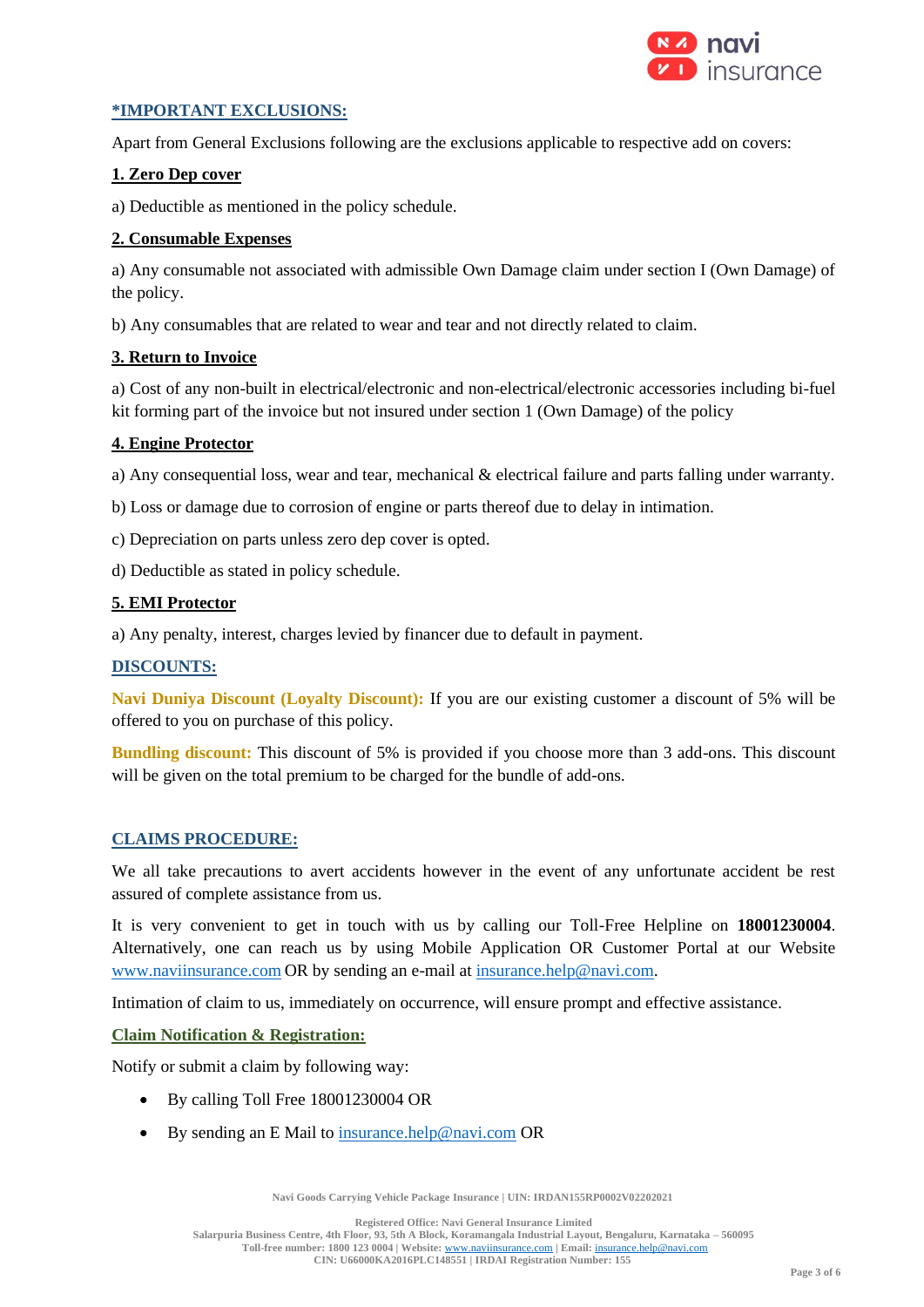

- For Senior Citizens, we have a special cell and Our Senior Citizen customers can email us at [seniorcare@navi.com](mailto:seniorcare@navi.com) for priority resolution
- Through Customer Portal on website www.naviinsurance.com OR
- Directly walk into branch

While notifying the claim, following information should be provided:

- Name of insured
- Insured contact numbers
- Policy number
- Date and time of loss
- Location of loss
- Nature and approximate extent of loss
- Place and contact details of the person at the loss location.
- Details of driver at the time of loss

## **After Notification & Registration:**

### **Own Damage Claims:**

You are advised to inform the company immediately after the loss. If there is involvement of third-party death/injury, company may go for spot survey. Else you may shift your vehicle to any garage of your choice.

Survey will be conducted before you initiate the repair by the assigned surveyor at the garage. Please refer policy for details regarding survey process.

The Company has option to repair, reinstate or replace the vehicle or part thereof and/or its accessories or may pay in cash the amount of the loss or damage and the liability of the Company shall not exceed:

- (a) for total loss / constructive total loss of the vehicle the Insured's Declared Value (IDV) of the vehicle (including accessories thereon) as specified in the Schedule less the value of the damaged vehicle.
- (b) for partial losses, i.e. losses other than Total Loss/Constructive Total Loss of the vehicle actual and reasonable costs of repair and/or replacement of parts lost/damaged subject to depreciation as per limits specified (Not applicable if add on cover is opted for covering depreciation) and any other applicable add on cover.

Following are the documents that will be needed for survey and processing of Own Damage claim:

- Claim Form completely filled and duly signed by Insured (CO's seal needs to be affixed in case the insured is a Firm/Company)
- Copy of Registration Certificate (original for verification)
- Copy of Motor Driving License of the person driving the vehicle at the time of accident (original for verification)
- Copy of fitness certificate/Goods receipt (for GCW)/Permit and badge of driver (for passenger vehicle) – (original for verification).

**Navi Goods Carrying Vehicle Package Insurance | UIN: IRDAN155RP0002V02202021**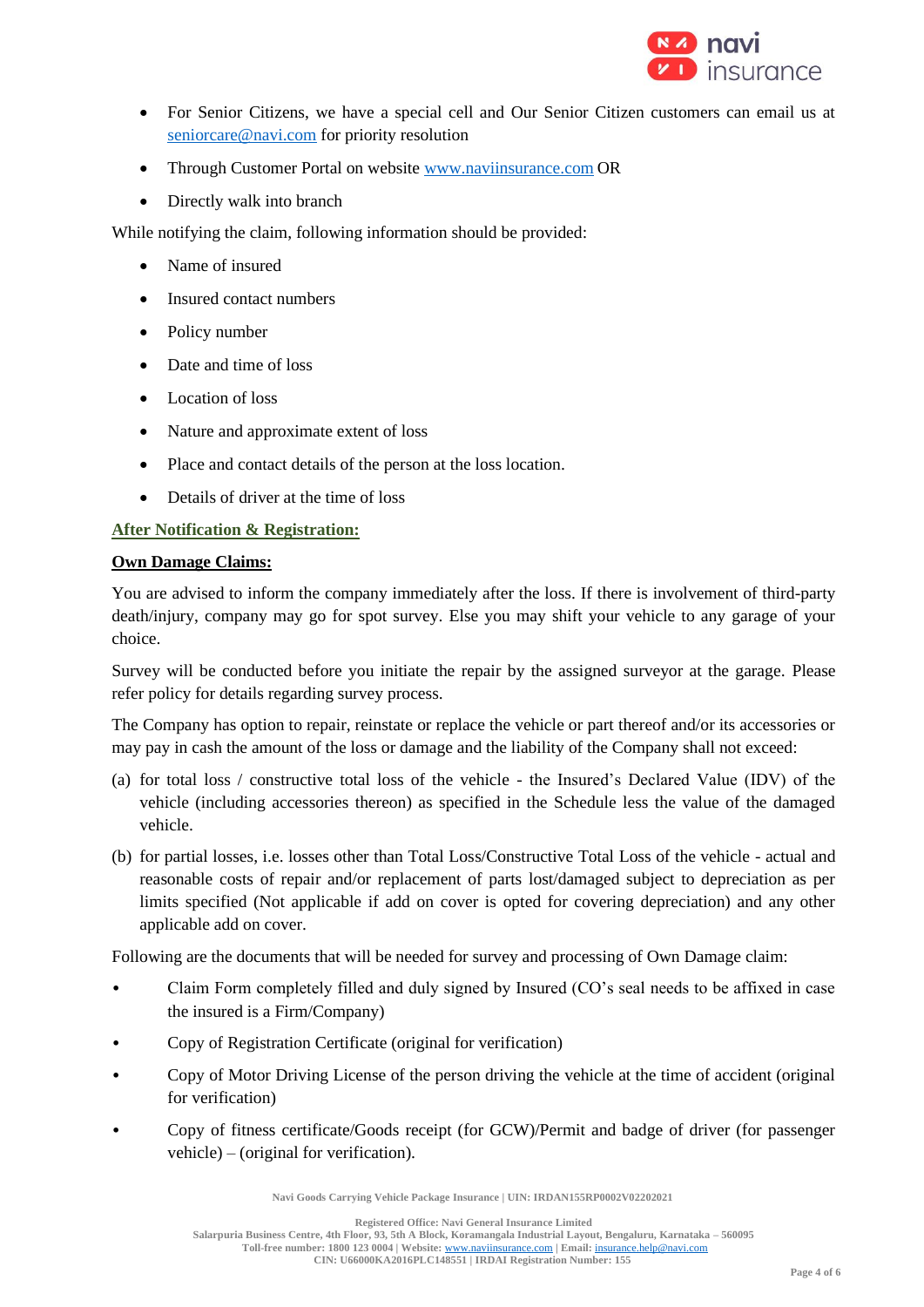

- Police Report / Panchanama (In case of Partial Theft / Third Party property damage / Death / Body Injury / Damage due to Riot, Strike and Malicious act)
- KYC documents (Address Proof as per policy & ID proof) if claim amount exceeds Rs.1 lakh.
- Cancelled Cheque (CTS complied) or Filled NEFT Mandate form for online transfer of claim payment. (For reimbursement claims only).
- Original bill of repair/replacement for repair carried out on vehicle.

## **Own Damage Claim Settlement:**

- 1. After receipt of all relevant claim document, surveyor will assess the loss and issue repair approval.
- 2. The surveyor may conduct re-inspection once repairs are completed and on receipt of original repair bills.

We will release claim payment within 7 working days after receipt of all claim document.

Theft claims; The claim for theft of complete vehicle would be settled for the insured's declared value (IDV) of the vehicle (including accessories thereon) less policy excess as specified in the policy schedule.

Documentation for Theft claims: The following additional documents would be required to listing required for settlement of own damage claims (excluding repair bills);

- Copy of FIR.
- Letter to RTO for keeping the file in safe custody.
- Confirmation of non-recovery of vehicle.
- Letter of subrogation.
- Transfer of ownership documents.

We will release the claim payment within 15 days after receipt of all claim documents.

**Legal Liability Claims:** Claim payment will be settled as awarded by court or as agreed between the Company and Third Party.

#### **Documentation for Liability claims**

- Policy Copy
- Copy of Registration Book
- Copy of Motor Driving License of the person driving the vehicle at the time of accident
- Copy of permit and fitness certificate.
- Police Panchanama /FIR

**Personal Accident Claims**: Claims will be settled post receipt of necessary documents.

We will require following documents to process your claim. You may provide the same to enable us to promptly settle your claim.

## **Documents for Personal Accident Claims**

Policy copy

**Navi Goods Carrying Vehicle Package Insurance | UIN: IRDAN155RP0002V02202021**